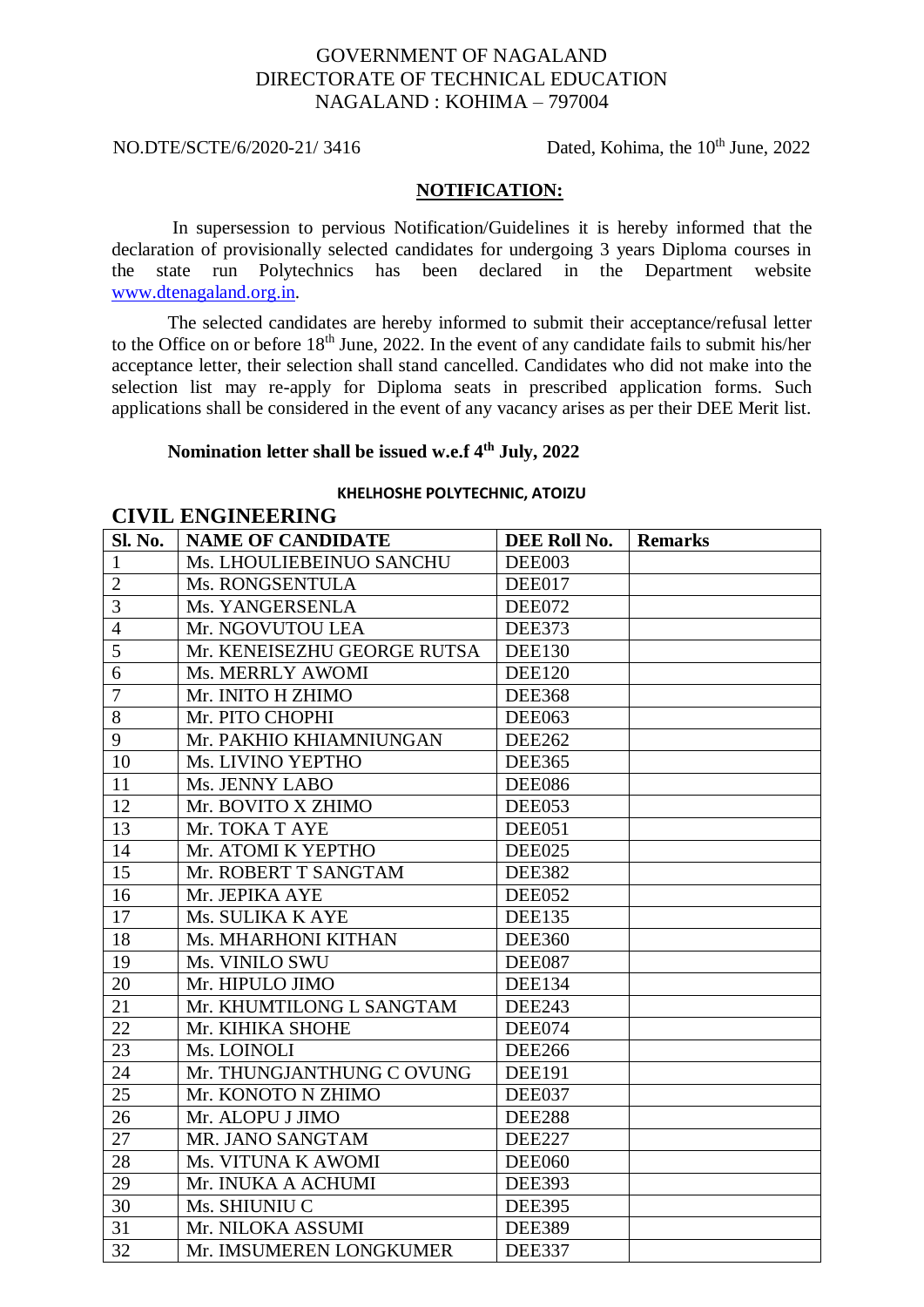| 33 | Ms. AYELI H AYE           | <b>DEE132</b> |                          |
|----|---------------------------|---------------|--------------------------|
| 34 | Ms. LINA SHOHE            | <b>DEE317</b> |                          |
| 35 | Mr. SUHUKA AYE            | <b>DEE048</b> |                          |
| 36 | Ms. PRICKALI AWOMI        | <b>DEE188</b> |                          |
| 37 | Mr. TOHUKHE YEPUTHO       | <b>DEE153</b> |                          |
| 38 | MR. LAIYUH P THAI         | DEE041        |                          |
| 39 | Mr. KANID KATH            | <b>DEE157</b> |                          |
| 40 | Mr. TOLOVI ASSUMI         | <b>DEE022</b> |                          |
| 41 | Mr. RUOPPFIISINUO KHOUBVE | <b>DEE417</b> |                          |
| 42 | Mr. TOPE V ACHUMI         | <b>DEE170</b> |                          |
| 43 | Mr. HOSHEPU ZHIMO         | <b>DEE319</b> |                          |
| 44 | Ms. BENDANGJUNGLA         | <b>DEE240</b> |                          |
| 45 | Ms. HILIKA                | <b>DEE292</b> |                          |
| 46 | Mr. SOLO M JANGRU         | <b>DEE435</b> | <b>BT-Yimchunger</b>     |
| 47 | Mr. BOVI MOVI             | <b>DEE356</b> | <b>BT-Chakhesang</b>     |
| 48 | Mr. KHUMLI SANGTAM        | <b>DEE111</b> | <b>BT-Sangtam</b>        |
| 49 | Mr. PHONGTOK S KONYAK     | <b>DEE255</b> | <b>BT-Konyak</b>         |
| 50 | Ms. MUGHATOLI AYE         | <b>DEE080</b> | <b>Women Reservation</b> |

# **ELECTRICAL & ELECTRONICS ENGINEERING**

| Sl. No.        | <b>NAME OF CANDIDATE</b> | DEE Roll No.  | <b>Remarks</b> |
|----------------|--------------------------|---------------|----------------|
|                | Mr. NOLIBA B ANAR        | <b>DEE194</b> |                |
| $\overline{2}$ | Mr. IMTIMAR JAMIR        | <b>DEE216</b> |                |
| 3              | Mr. IMLILUYIM            | <b>DEE201</b> |                |
| $\overline{4}$ | Mr. KUKHIANTHONG T Y     | <b>DEE192</b> |                |
| 5              | Mr. KHALO A TRAKHA       | <b>DEE006</b> |                |
| 6              | Mr. T CHINGLEM KONYAK    | <b>DEE387</b> |                |
| $\tau$         | Ms. TSITSANG             | <b>DEE252</b> |                |
| 8              | Mr. WATIJEMBA            | <b>DEE370</b> |                |
| 9              | Mr. AWOKA AWOMI          | DEE023        |                |
| 10             | Mr. H KITO YEPTHO        | <b>DEE173</b> |                |
| 11             | Mr. KIVI A SHOHE         | <b>DEE299</b> |                |
| 12             | Mr. BUHUNGANBA           | <b>DEE441</b> |                |

# **MECHANICAL ENGINEERING**

| Sl. No.        | <b>NAME OF CANDIDATE</b> | DEE Roll No.  | <b>Remarks</b> |
|----------------|--------------------------|---------------|----------------|
|                | Mr. LIKA SANGTAM         | DEE040        |                |
| $\overline{2}$ | Mr. ARON ASSUMI          | <b>DEE402</b> |                |
| 3              | Mr. KELHOUKHRIETUO KHRO  | <b>DEE035</b> |                |
| $\overline{4}$ | Mr. KUMUGHA K ZHIMO      | <b>DEE374</b> |                |
| 5              | Mr. HESHAM L KONYAK      | DEE021        |                |
| 6              | Mr. MEHIWA MAGH          | <b>DEE420</b> |                |
|                | Mr. WEKHROTSO MERO       | <b>DEE352</b> |                |
| 8              | Mr. HUVOTO HUIRE         | <b>DEE315</b> |                |
| 9              | Mr. MHONYAMO SHITIO      | <b>DEE297</b> |                |

# **AUTOMOBILE ENGINEERING**

| <b>Sl. No.</b> | <b>NAME OF CANDIDATE</b> | DEE Roll No.  | <b>Remarks</b> |
|----------------|--------------------------|---------------|----------------|
|                | Mr. KEVILETUO ZUYIE      | DEE016        |                |
|                | Mr. TEMTOK W KONYAK      | <b>DEE411</b> |                |
|                | Mr. DANIEL T KONYAK      | <b>DEE415</b> |                |
|                | Mr. AGAPE T YEPTHO       | <b>DEE027</b> |                |
|                | Mr. IMKONGSUNEP          | DEE034        |                |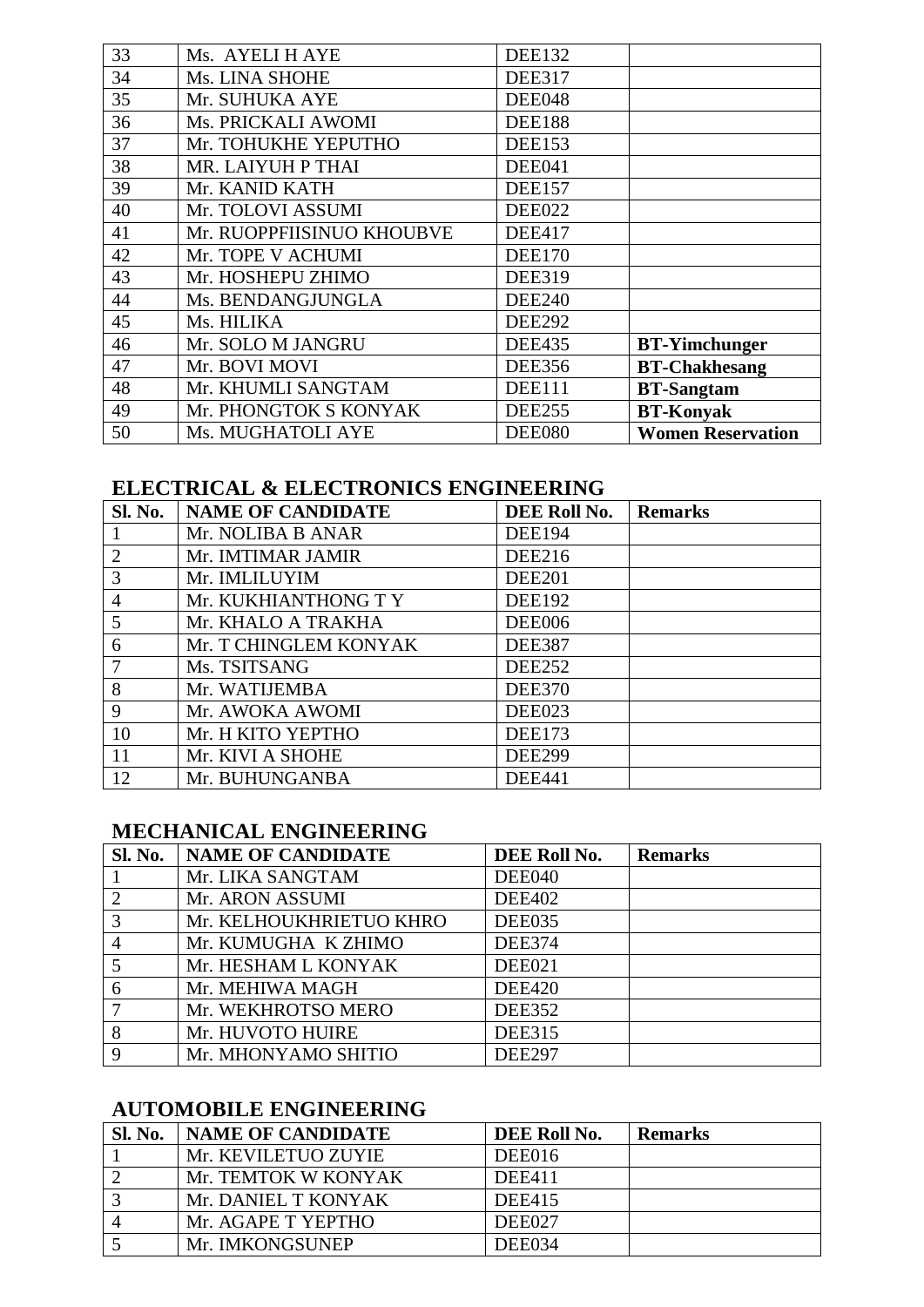#### **GOVERNMENT POLYTECHNIC, KOHIMA**

| <b>CIVIL ENGINEERING</b> |                            |               |                          |
|--------------------------|----------------------------|---------------|--------------------------|
| Sl. No.                  | <b>NAME OF CANDIDATE</b>   | DEE Roll No.  | <b>Remarks</b>           |
| $\mathbf{1}$             | Mr. ITO S AYE              | <b>DEE203</b> |                          |
| $\overline{2}$           | Mr. KEZHALELHOU YANO       | <b>DEE118</b> |                          |
| $\overline{3}$           | Mr. ZHOKU KROME            | DEE013        |                          |
| $\overline{4}$           | Mr. EYOTSO RHUTSO          | <b>DEE217</b> |                          |
| $\overline{5}$           | Mr. PONGOM.P               | <b>DEE249</b> |                          |
| 6                        | Mr. HIVI J ASSUMI          | <b>DEE103</b> |                          |
| $\overline{7}$           | Ms. WALO JEMU              | <b>DEE244</b> |                          |
| 8                        | Mr. NICOLO TRAKHA          | <b>DEE196</b> |                          |
| 9                        | Mr. MHASHENIEZO CURHAH     | <b>DEE385</b> |                          |
| 10                       | Mr. KHUMKIU M              | <b>DEE403</b> |                          |
| 11                       | Mr. VEYI MEDEO             | <b>DEE400</b> |                          |
| 12                       | Mr. JETHANG APON           | DEE014        |                          |
| 13                       | Mr. ROVI AYUNGER           | <b>DEE160</b> |                          |
| 14                       | Mr. NOKEVI PUSA            | <b>DEE307</b> |                          |
| 15                       | Mr. EDIHOL RICHA           | <b>DEE059</b> |                          |
| 16                       | Mr. LIIKHIITU L PICHHURRII | <b>DEE069</b> |                          |
| 17                       | Ms. ELVINU VITSU           | <b>DEE128</b> |                          |
| 18                       | Mr. JALENDI K              | <b>DEE286</b> |                          |
| 19                       | Mr. ADIZE SANGTAM          | <b>DEE275</b> |                          |
| 20                       | Mr. CHUNGNYU MOKHOLEE      | <b>DEE390</b> |                          |
| 21                       | Mr. HONTONG L LAOLYM       | <b>DEE303</b> |                          |
| 22                       | Mr. KAOVI DUKRU            | <b>DEE245</b> |                          |
| 23                       | Ms. SHITSALA W             | <b>DEE412</b> | <b>BT-Sangtam</b>        |
| 24                       | Ms. NGULA KATIRY           | <b>DEE237</b> | <b>BT-Pochury</b>        |
| 25                       | Ms. KENLUMNGAUSILE IRALU   | <b>DEE334</b> | <b>BT-Zeliang</b>        |
| 26                       | Mr. PHONGSHONG PHOM        | <b>DEE281</b> | <b>BT-Phom</b>           |
| 27                       | Mr. YONGKONGSIPONG CHANG   | <b>DEE235</b> | <b>BT-Chang</b>          |
| 28                       | Ms. SINNI KEMP             | <b>DEE278</b> | <b>Women Reservation</b> |
| 29                       | Ms. HENENYA KATH           | <b>DEE081</b> | <b>Women Reservation</b> |
| 30                       | Ms. HONOKALI N ZHIMOMI     | <b>DEE380</b> | <b>Women Reservation</b> |

# **COMPUTER SCIENCE &ENGINEERING**

| <b>Sl. No.</b> | <b>NAME OF CANDIDATE</b>  | DEE Roll No.  | <b>Remarks</b>               |
|----------------|---------------------------|---------------|------------------------------|
|                | Mr. NGOTO LTU             | <b>DEE434</b> |                              |
| $\overline{2}$ | Mr. TOKITO KUSUN          | <b>DEE347</b> |                              |
| 3              | Ms. VIMGHA SHEQI          | <b>DEE436</b> |                              |
| $\overline{4}$ | Mr. LAKLEI PHOM           | <b>DEE346</b> |                              |
| 5              | Mr. K. OTONGU SEMA        | <b>DEE039</b> |                              |
| 6              | Mr. TOVI K AYE            | <b>DEE117</b> |                              |
| 7              | Mr. RAVOZO SAPU           | <b>DEE195</b> |                              |
| 8              | Mr. PFUZOVO CHUZHO        | DEE045        |                              |
| 9              | Mr. VIKUO PIENYU          | <b>DEE332</b> |                              |
| 10             | Mr. BENDANGTUBA WALLING   | <b>DEE206</b> |                              |
| 11             | Mr. AKUMDONG JAMIR        | DEE033        | <b>CBSE</b> (Result awaited) |
| 12             | Mr. NIPHUTO H ACHUMI      | <b>DEE186</b> |                              |
| 13             | Mr. KENEIZELHOU WHISO     | <b>DEE068</b> |                              |
| 14             | Ms. KHEVINI               | <b>DEE147</b> |                              |
| 15             | Mr. KEYIRIELUNGBE POIRENG | DEE032        |                              |
| 16             | Ms. ALINGZILA SANGTAM     | <b>DEE328</b> |                              |
| 17             | Mr. MAIBARING NABEN       | <b>DEE082</b> |                              |
| 18             | Mr. THANGSENLO KENT       | DEE004        |                              |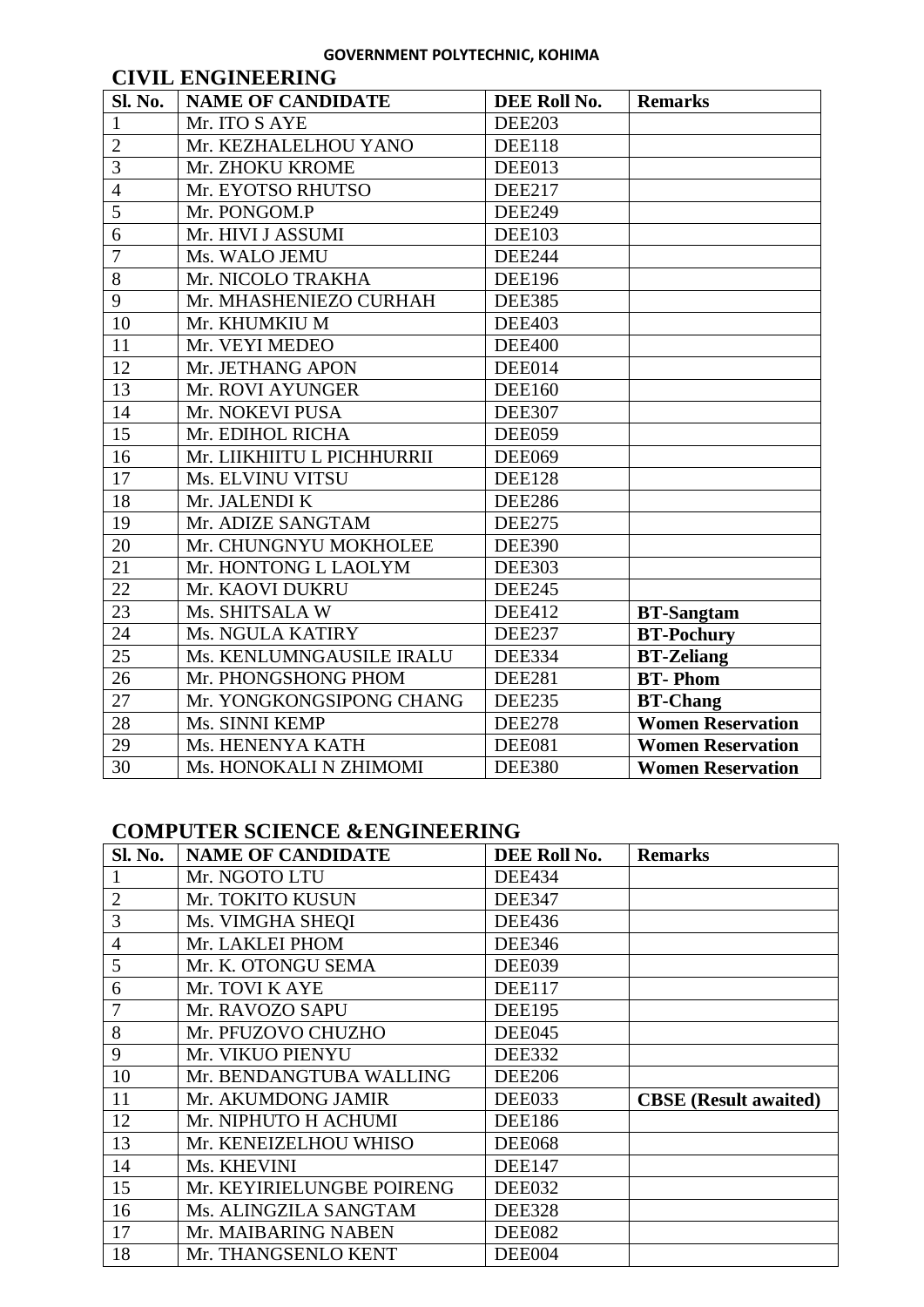| 24 | Mr. LAKLEI B JEMPHANG PHOM | <b>DEE229</b> | <b>BT-Phom</b>       |
|----|----------------------------|---------------|----------------------|
| 23 | Ms. NUVOSULU V Z CHUZHO    | <b>DEE376</b> | <b>BT-Chakhesang</b> |
| 22 | Mr. VETHO NIENU            | <b>DEE301</b> |                      |
| 21 | Ms. RUOKUOHENUO            | <b>DEE187</b> |                      |
| 20 | Mr. THETONG D PHOM         | DEE012        |                      |
| 19 | Mr. JACOB S THENGAL        | <b>DEE399</b> |                      |

# **FASHION DESIGN & APPAREL PRODUCTION (FDAP)**

| Sl. No.        | <b>NAME OF CANDIDATE</b> | DEE Roll No.  | <b>Remarks</b>    |
|----------------|--------------------------|---------------|-------------------|
| $\mathbf{1}$   | Ms. MOSOVI SHUPAO        | <b>FDA032</b> |                   |
| $\mathbf{2}$   | Ms. C SHOREMONG YIM      | <b>FDA029</b> |                   |
| 3              | Ms. MENGUSENUO CHADI     | <b>FDA004</b> |                   |
| $\overline{4}$ | Ms. BENDANGLILA AMRI     | <b>FDA008</b> |                   |
| 5              | Ms. Y ASHONG KONYAK      | <b>FDA022</b> |                   |
| 6              | Ms. W NGAPLIH KONYAK     | <b>FDA027</b> |                   |
| $\overline{7}$ | Ms. H INAKALI YEPTHO     | <b>FDA002</b> |                   |
| 8              | Ms. RUNONI TEP           | <b>FDA015</b> |                   |
| 9              | Ms. VIKETOUNO SACHU      | <b>FDA019</b> |                   |
| 10             | Ms. THUNGRHONI C ODYUO   | <b>FDA030</b> |                   |
| 11             | Ms. VILAKUO-Ü            | <b>FDA001</b> |                   |
| 12             | Ms. LITHRONGLA K         | <b>FDA016</b> |                   |
| 13             | Ms. HAINEN KATH          | <b>FDA003</b> |                   |
| 14             | Ms. R LIDENO HUMTSOE     | <b>FDA011</b> |                   |
| 15             | Ms. THEPFUSANUO SOLO     | <b>FDA021</b> |                   |
| 16             | Ms. PASANWILIU NCHANG    | <b>FDA026</b> |                   |
| 17             | Ms. YUMGMEI L PHOM       | <b>FDA020</b> |                   |
| 18             | Ms. LINA SEMA            | <b>FDA009</b> |                   |
| 19             | Ms. MARY TEP             | <b>FDA010</b> |                   |
| 20             | Ms. MERILO M OVUNG       | <b>FDA024</b> |                   |
| 21             | Ms. HAISUINA             | <b>FDA018</b> |                   |
| 22             | Ms. KHRIEKETHONUO RUTSA  | <b>FDA014</b> |                   |
| 23             | Ms. AKIIWIE NGOURI       | <b>FDA023</b> | <b>BT-Pochury</b> |

# **INSTITUTE OF COMMUNICATION & INFORMATION TECHNOLOGY, MOKOKCHUNG (ICIT) COMPUTER ENGINEERING**

| Sl. No. | <b>NAME OF CANDIDATE</b> | DEE Roll No.  | <b>Remarks</b> |
|---------|--------------------------|---------------|----------------|
|         | Ms. L AWALA LONGKUMER    | DEE377        |                |
|         | Mr. ALISUNEP L JAMIR     | <b>DEE388</b> |                |
|         | Mr. ANGNYEM N KONYAK     | <b>DEE212</b> |                |
|         | Mr. CIRANGBEUNG          | <b>DEE181</b> |                |

# **ELECTRONICS & COMMUNICATION ENGINEERING**

| SL <sub>1</sub><br>No. | <b>NAME OF CANDIDATE</b> | DEE Roll No.  | <b>Remarks</b> |
|------------------------|--------------------------|---------------|----------------|
|                        | Mr. BENDANGKOKBA AIER    | <b>DEE431</b> |                |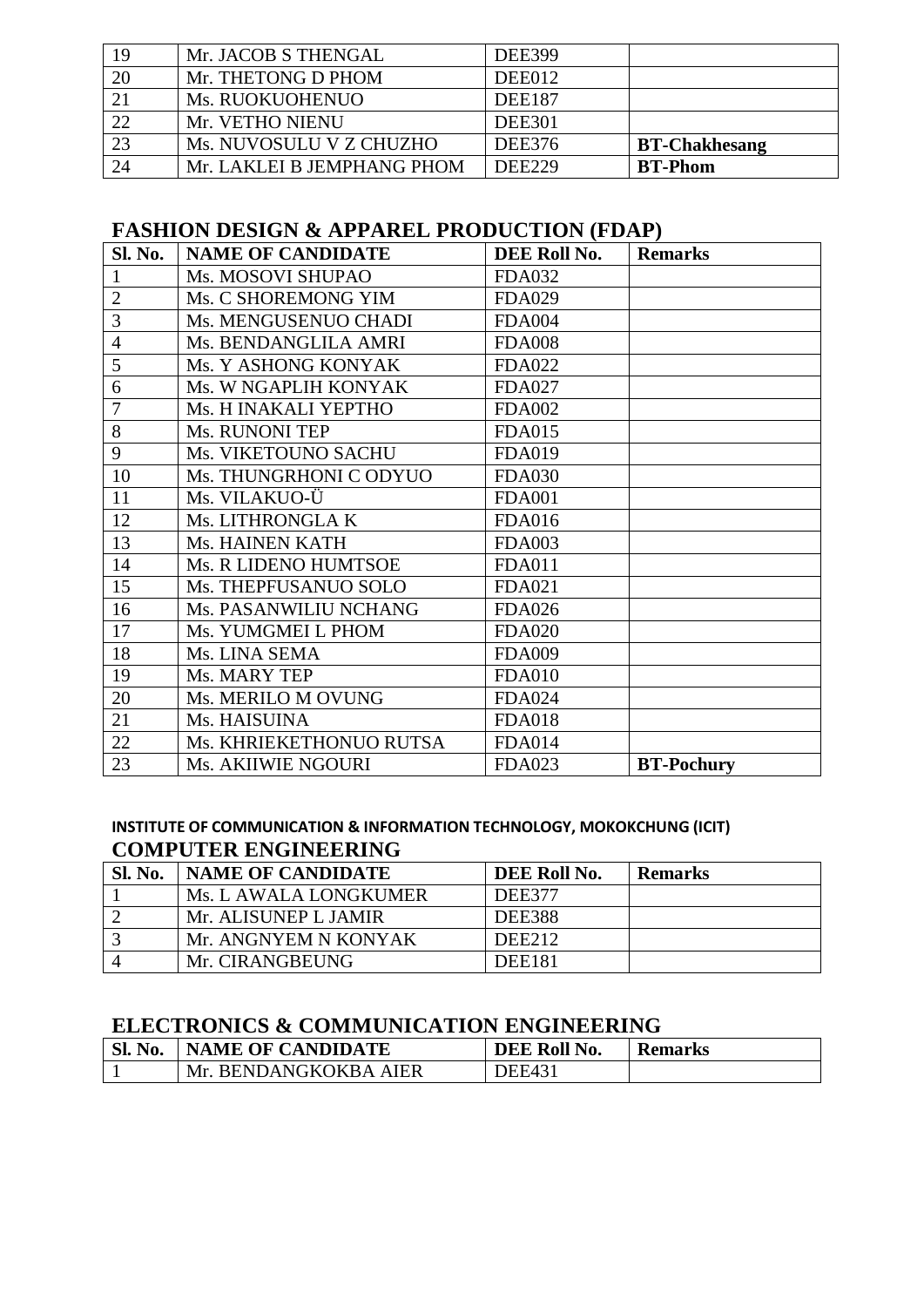## **GOVERNMENT POLYTECHNIC, SEITHEKEMA 'C' DIMAPUR**

|                | <b>CIVIL ENGINEERING</b> |               |                              |  |
|----------------|--------------------------|---------------|------------------------------|--|
| Sl. No.        | <b>NAME OF CANDIDATE</b> | DEE Roll No.  | <b>Remarks</b>               |  |
| $\mathbf{1}$   | Ms. KATISONGLA JAMIR     | <b>DEE008</b> |                              |  |
| $\overline{2}$ | Ms. ALONO V. SWU         | <b>DEE305</b> |                              |  |
| $\overline{3}$ | Mr. AZIKEH SANGTAM       | <b>DEE174</b> |                              |  |
| $\overline{4}$ | Ms. LIVI WOKHAMI         | <b>DEE058</b> |                              |  |
| 5              | Mr. IMTIMAONG PONGENER   | DEE007        |                              |  |
| 6              | Ms. LIZA SUMI            | <b>DEE280</b> |                              |  |
| $\overline{7}$ | Ms. ZITILA L Y THONGER   | DEE010        |                              |  |
| 8              | Mr. VIVOL ROTE           | <b>DEE432</b> |                              |  |
| 9              | Mr. SWEYIEVITO SOLEHO    | <b>DEE316</b> |                              |  |
| 10             | Mr. LIPOKLONG            | <b>DEE302</b> |                              |  |
| 11             | Ms. LITHSALA L Y THONGER | <b>DEE009</b> |                              |  |
| 12             | Ms. VICHUTUO-U KENSE     | <b>DEE295</b> |                              |  |
| 13             | Ms. ZUNUBUNO             | <b>DEE274</b> |                              |  |
| 14             | Mr. RENJAMO C KIKON      | <b>DEE318</b> |                              |  |
| 15             | Mr. MAONGSUNEP LONGKUMER | <b>DEE114</b> |                              |  |
| 16             | Ms. NYIJEYA KATH         | <b>DEE261</b> |                              |  |
| 17             | Mr. LIZI P SANGTAM       | <b>DEE254</b> |                              |  |
| 18             | Mr. LIPONGSE SANGTAM     | <b>DEE209</b> |                              |  |
| 19             | Ms. NEANGPENG N KONYAK   | DEE015        |                              |  |
| 20             | Mr. LANGOI K             | <b>DEE367</b> |                              |  |
| 21             | Mr. TSATIPA              | <b>DEE164</b> |                              |  |
| 22             | Mr. SHAKENYE THONG       | <b>DEE320</b> | <b>CBSE</b> (Result awaited) |  |
| 23             | Mr. V RELENBA SANGS      | <b>DEE442</b> | <b>BT-Tikhir</b>             |  |
| 24             | Mr. HOTSIBA SANGTAM      | <b>DEE321</b> | <b>BT-Sangtam</b>            |  |
| 25             | Mr. MUZITO RUHO          | <b>DEE331</b> | <b>BT-Chakhesang</b>         |  |
| 26             | Ms. NOKSENSANGLA N CHANG | <b>DEE233</b> | <b>BT-Chang</b>              |  |
| 27             | Mr. SHANWANG KONYAK      | <b>DEE223</b> | <b>BT-Konyak</b>             |  |
| 28             | Ms. BENILE KEZ           | <b>DEE282</b> | <b>Women Reservation</b>     |  |
| 29             | Ms. NUZOVOLU KHESOH      | DEE057        | <b>Women Reservation</b>     |  |
| 30             | Ms. KEKHRIESENUO VITSU   | DEE073        | <b>Women Reservation</b>     |  |

# **GOVERNMENT POLYTECHNIC, TSUNAZHO, CHATHEBA, PHEK ELECTRICAL & ELECTRONICS Engineering**

| <b>Sl. No.</b> | <b>NAME OF CANDIDATE</b> | DEE Roll No.  | <b>Remarks</b> |
|----------------|--------------------------|---------------|----------------|
|                | Mr. CHEKEHE KATHE        | <b>DEE168</b> |                |
|                | Mr. VETHIZO VEYIE        | <b>DEE448</b> |                |
|                | Mr. NEIKHROLO KANUO      | <b>DEE429</b> |                |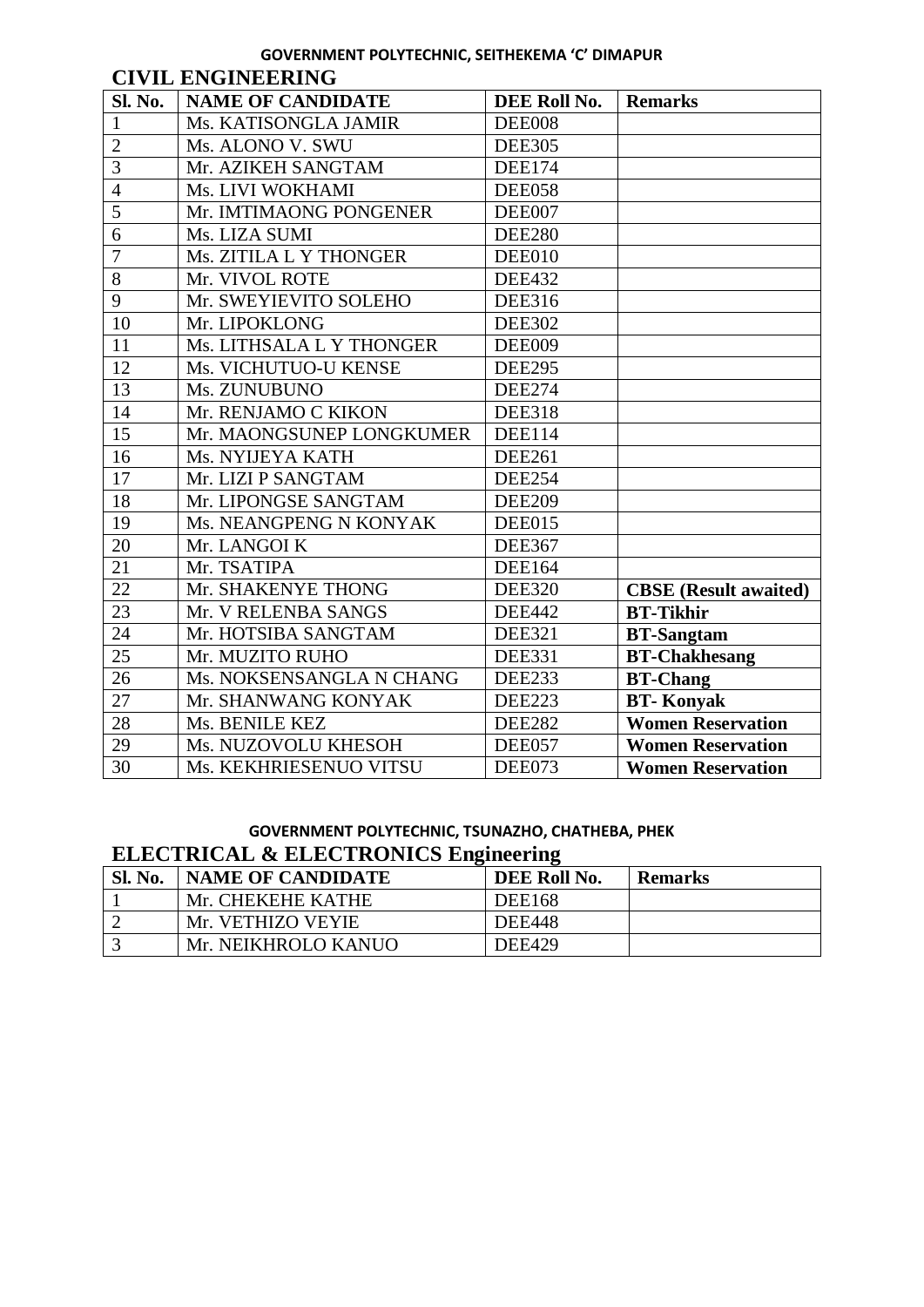#### **GOVERNMENT POLYTECHNIC, SEDEM, TUENSANG**

| <b>CIVIL ENGINEERING</b> |                              |               |                |  |
|--------------------------|------------------------------|---------------|----------------|--|
| Sl. No.                  | <b>NAME OF CANDIDATE</b>     | DEE Roll No.  | <b>Remarks</b> |  |
|                          | Ms. NATENLEMLA               | <b>DEE166</b> |                |  |
| $\overline{2}$           | Ms. RELONGLA SANGTAM         | <b>DEE265</b> |                |  |
| 3                        | Mr. SIPONG CHUMEKAM L        | <b>DEE446</b> |                |  |
| $\overline{4}$           | Mr. PINGLANG                 | <b>DEE333</b> |                |  |
| 5                        | Mr. SUZI L                   | <b>DEE313</b> |                |  |
| 6                        | Mr. PUJIE C KHIAMNIUNGAN     | <b>DEE349</b> |                |  |
| 7                        | Ms. ATSULA                   | <b>DEE394</b> |                |  |
| 8                        | Mr. ANINGLI JAMES T. SANGTAM | <b>DEE310</b> |                |  |
| 9                        | Mr. IMNENONGBA Y             | <b>DEE178</b> |                |  |
| 10                       | Mr. JUBEKA V ZHIMO           | <b>DEE105</b> |                |  |
| 11                       | Mr. LIIKHIITU L PICHHURRII   | <b>DEE069</b> |                |  |
| 12                       | Mr. BEKATO ZHIMO             | <b>DEE171</b> |                |  |
| 13                       | Mr. ASUKA A ZHIMO            | <b>DEE361</b> |                |  |
| 14                       | Mr. SEPONG CHINGMAK CHANG    | <b>DEE391</b> |                |  |
| 15                       | Mr. MUGHAKE ZHIMO            | <b>DEE136</b> |                |  |
| 16                       | Mr. KHUMDILI SANGTAM         | <b>DEE112</b> |                |  |
| 17                       | Mr. A THRONGSO YIMCHUNGER    | <b>DEE408</b> |                |  |
| 18                       | Mr. HAMYEIH KONYAK           | <b>DEE143</b> |                |  |
| 19                       | Mr. IKIPU JIMO               | <b>DEE306</b> |                |  |

#### **GOVERNMENT POLYTECHNIC, ABOI, MON**

# **CIVIL ENGINEERING Sl. No. NAME OF CANDIDATE DEE Roll No. Remarks** 1 Ms. B NYAMSHAN MERCY DEE054 2 | Ms. LAJONG KONYAK | DEE272 3 Ms. AYING KONYAK DEE322 4 Ms. M WANLEM KONYAK DEE182 5 Mr. P PANGLI KONYAK DEE256 6 Mr. WANGONG KONYAK DEE271 7 Mr. T LOKTO KONYAK DEE176 8 Mr. MONGNGAM Y KONYAK DEE414 9 Ms. Y ECHOK PONGNYU KONYAK DEE358 10 Ms. E AYING KONYAK DEE115 11 Mr. P PETER KONYAK DEE076 12 Mr. E SHAMO SHUPA KONYAK | DEE110 13 Mr. P TAIWANG KONYAK DEE083 14 Ms. YEANGAO KHUHLAM DEE258 15 Ms. E MANLING KONYAK DEE156 16 Ms. ELLEN PRINCESS DEE207 17 Mr. T AKANG KONYAK DEE362 18 Ms. KONYAK MINCHAI KOSHI DEE324 **CBSE (Result awaited)**

23 Mr. AALIM DEE078 **BT-Konyak**

19 Mr. MANLEM KONYAK DEE145 20 Mr. AWANG SAMSON DEE026 21 Mr. WT ATO KONYAK DEE247 22 Ms. PHALEM KONYAK DEE125